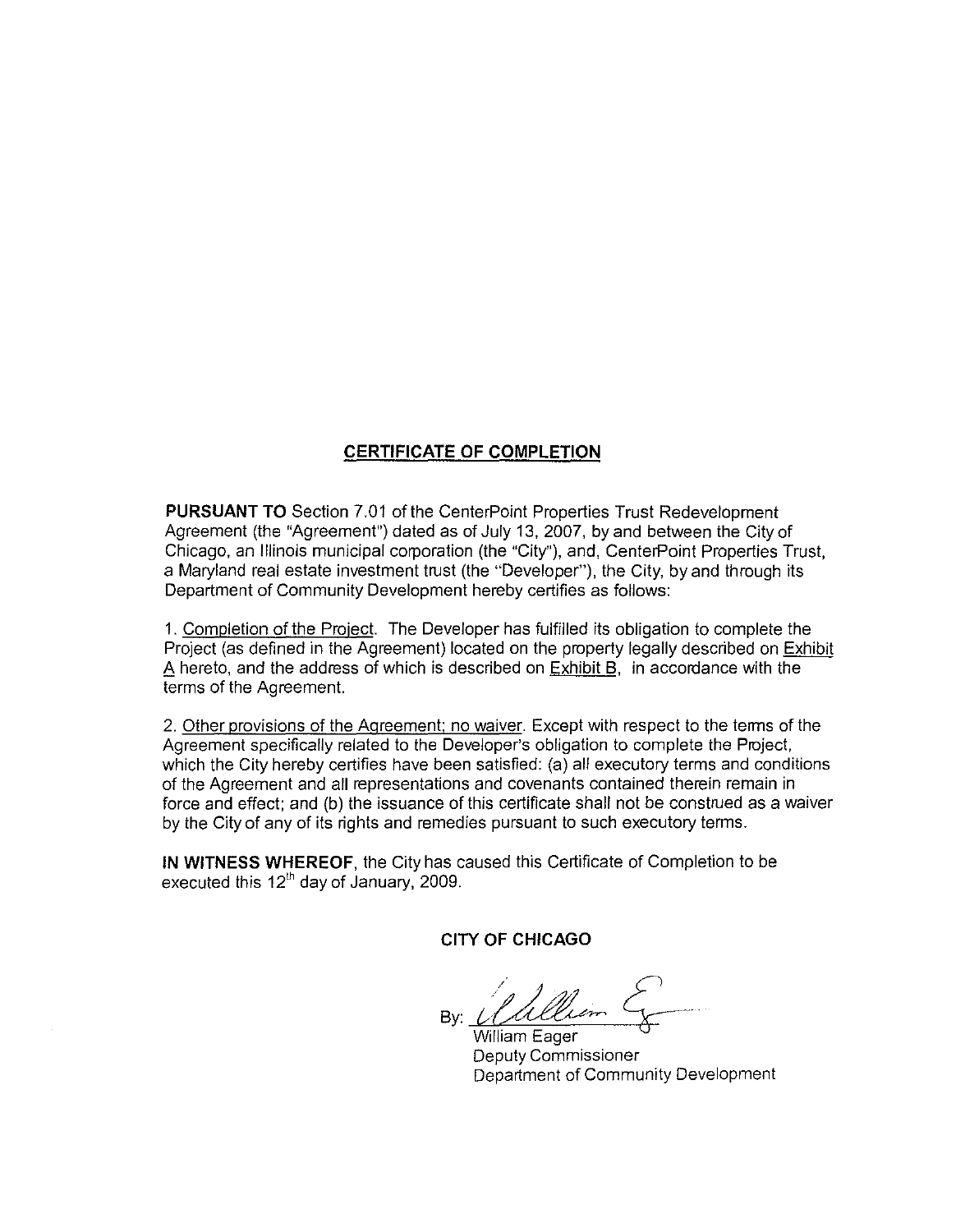STATE OF ILLINOIS ) ss COUNTY OF COOK

 $4a$  Queo

1,  $\bigcup_{i} \bigcup_{i} \bigcup_{i} \bigcup_{i} \bigcup_{i} \bigcup_{i} \bigcup_{i} \bigcup_{i} \bigcup_{i} \bigcup_{i} \bigcup_{i} \bigcup_{i} \bigcup_{i} \bigcup_{i} \bigcup_{i} \bigcup_{i} \bigcup_{i} \bigcup_{i} \bigcup_{i} \bigcup_{i} \bigcup_{i} \bigcup_{i} \bigcup_{i} \bigcup_{i} \bigcup_{i} \bigcup_{i} \bigcup_{i} \bigcup_{i} \bigcup_{i} \bigcup_{i} \bigcup_{i} \bigcup_{i} \bigcup_{i} \bigcup_{i} \bigcup_{i} \bigcup_{i} \$ DO HEREBY CERTIFY that William Eager, personally known to me to be a Deputy Commissioner of the Department of Community Development of the City of Chicago (the "City"), and personally known to me to be the same person whose name is subscribed to the foregoing instrument, appeared before me this day in person and acknowledged that he signed, sealed, and delivered said instrument pursuant to the authority given to him by the City, as his free and voluntary act and as the free and voluntary act of the City, for the uses and purposes therein set forth.

GIVEN under my hand and official seal this 12"d day of January, 2009.

 $u$ da Glosala Notary Public

ال<br>الأولية الأولية

OFFICIAL SEAL YOLANDA QUESADA NOTARY PUBLIC - STATE OF IlLINOIS MY COMMISSION EXPIRES:08/17/09

 $8 - 17 - 20$ My Commission Expires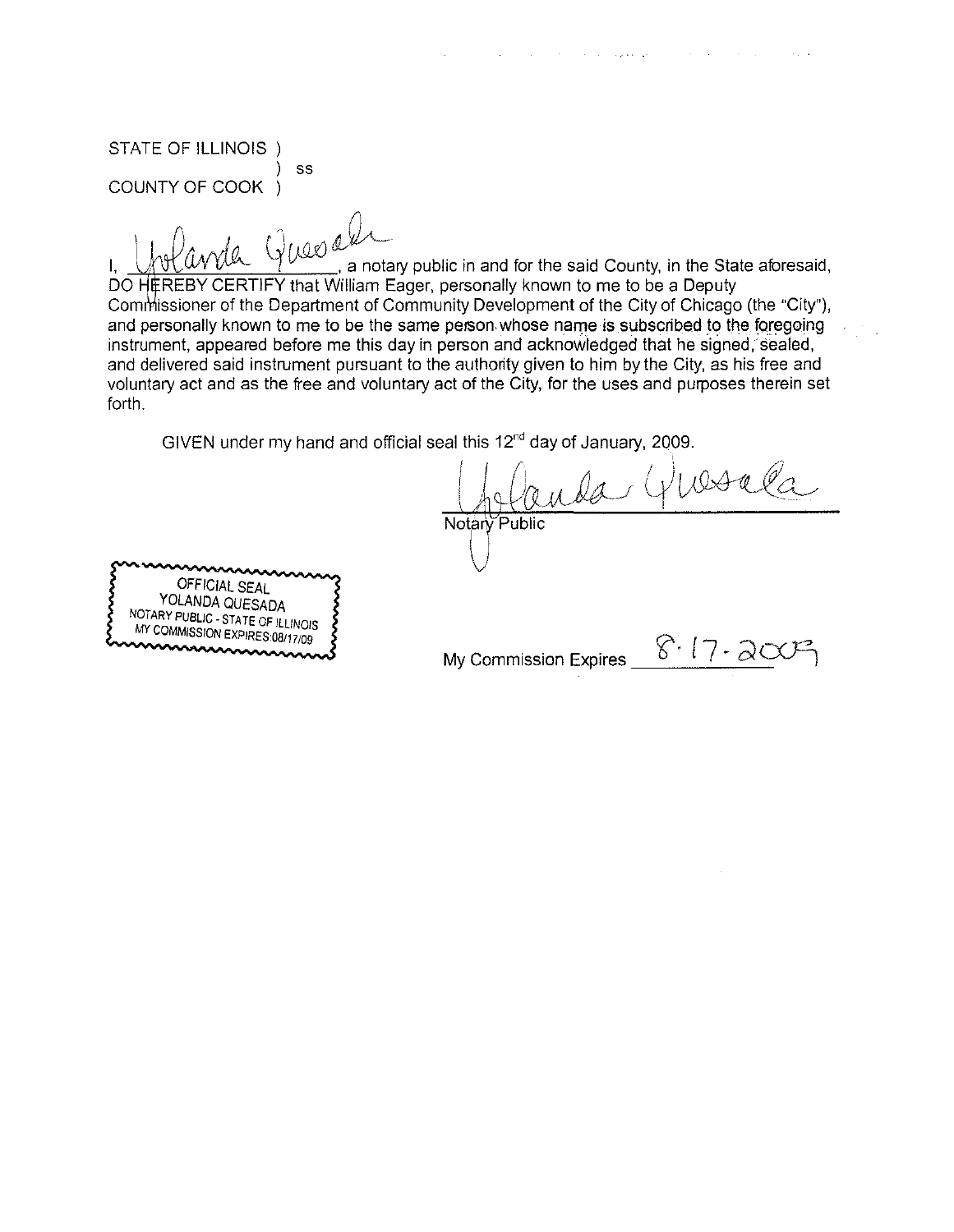EXHIBIT A<br>To Certificate of Completion dated 12<sup>th</sup> day of January, 2009

# Legal Description of the Project as defined in the CenterPoint Properties Trust

#### **Redevelopment Agreement**

 $\mathcal{L}_{\mathrm{eff}}$ 

 $\sim 10^{-1}$ 

 $\sim$ 

The legal description or the property as defined in the CenterPoint Properties Trust Redevelopment Agreement dated as of July 13; 2007 follows this Exhibit cover sheet

nico de la comunicación de la constitución de la constitución de la constitución de la constitución de la const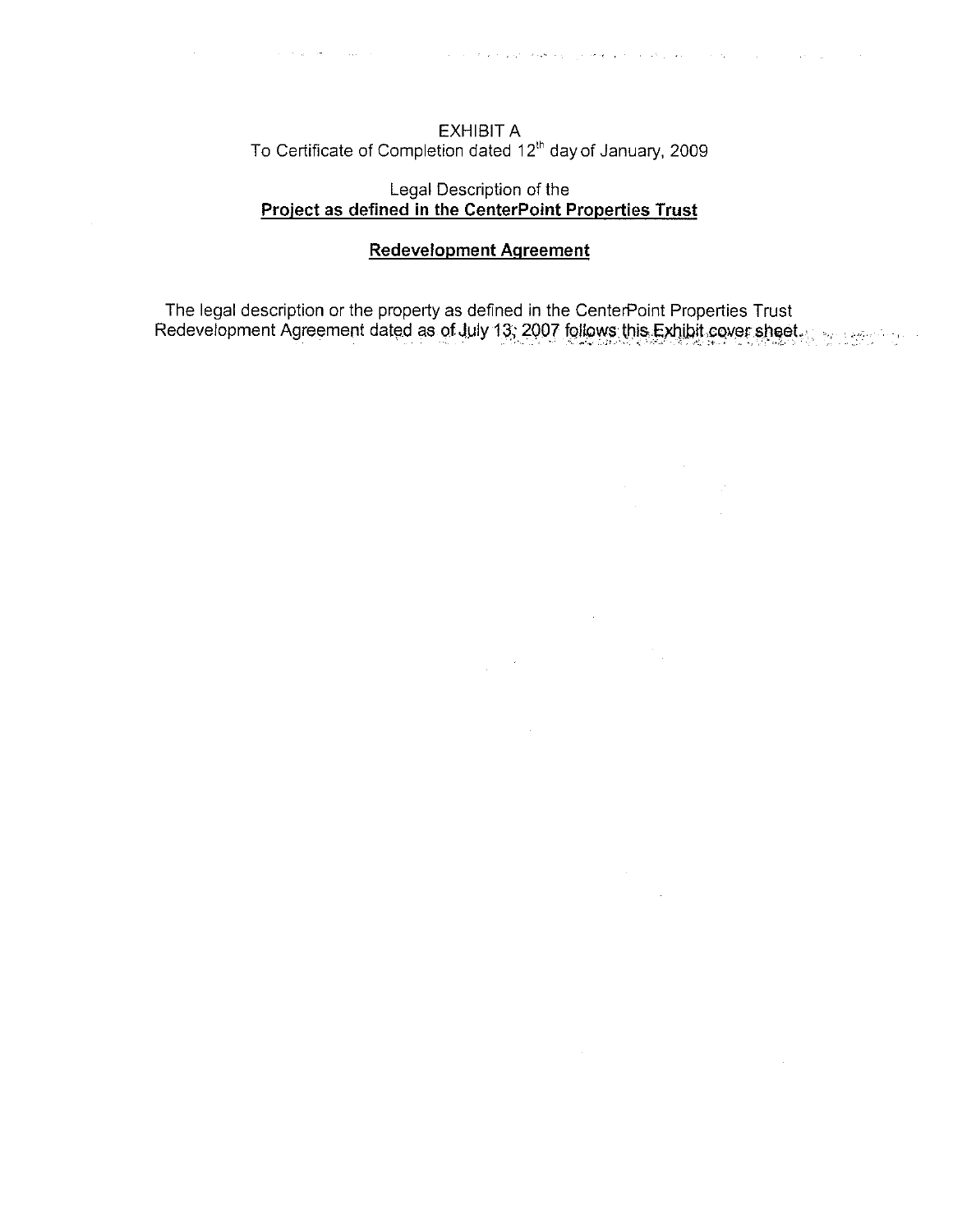## **Legal Description of Property**

A PART OF LOTS 8 AND 9 COOK'S SUBDIVISION OF THAT PART OF THE EAST 1/2 OF FRACTIONAL SECTION 3, TOWNSHIP 40 NORTH, RANGE 13, EAST OF THE THIRD PRINCIPAL MERIDIAN, LYING SOUTH OF INDIAN BOUNDARY LINE, WHICH PART OF LOTS IS MORE PARTICULARLY DESCRIBED AS FOLLOWS:

BEGINNING ATTIIE POINT OF INTERSECTION OF THE EAST LINE OF SAID LOTR, WITH HIE NORTH LINE OF WEST BRYN MAWR A VENUE (WHICH NORTH STREET LINE IS TilE NORTH LINE OF THE SOUTH 33.00 FEET OF SAID EAST 1/2 OF FRACTIONAL SECTION 3) AND RUNNING THENCE WEST ALONG SAID NORTH STREET LINE, A DISTANCE OF 340.00 FEET TO ITS INTERSECTION WITH THE WEST LINE OF THE FAST 1512.81 FEET OF SAID EAST 1/2 OF FRACTIONAL SECTION 3; THENCE NORTH ALONG SAID WEST LINE OF THE EAST 1512.81 FEET (WHICH WEST LINE IS PARALLEL WITH SAID EAST LINE OF LOT 8), A DISTANCE OF 707.77 FEET TO ITS INTERSECTION WITH THE NORTH LINE OF TilE SOUTH 740.77 FEET OF SAID EAST 112 OF FRACTIONAL SECTION 3; THENCE EAST ALONG SAID NORTH UNE OF TilE SOUTH 740.77 FEET, A DISTANCE OF 340.00 FEET TO ITS INTERSECTION WITH SAID EAST LINE OF LOT 8 AND THENCE SOUTH ALONG SAID EAST LOT LINE, A DISTANCE OF 707.77 FEET TO TilE POINT OF BEGINNING, IN COOK COUNTY, ILLINOIS.